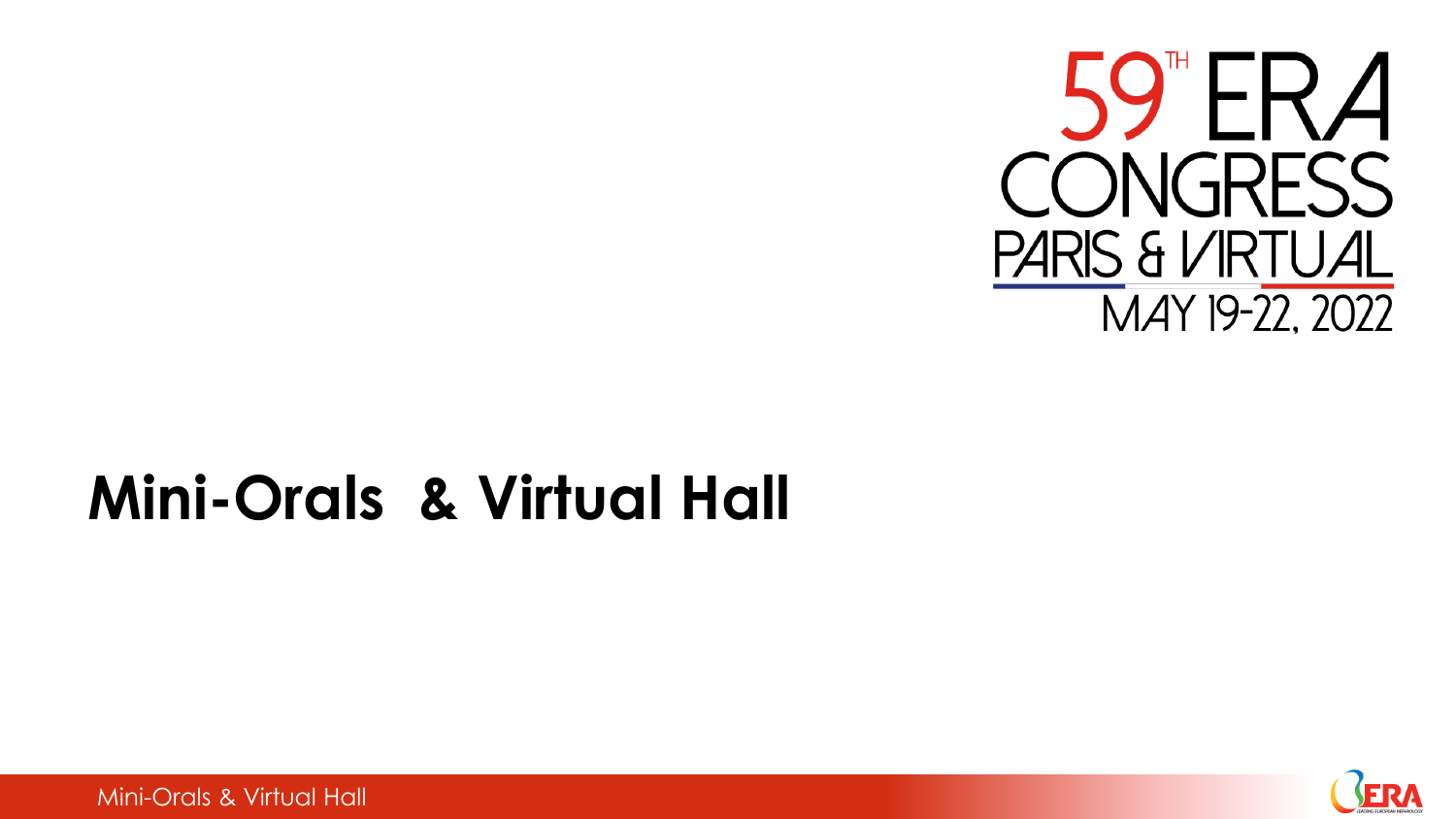## Mini-Orals



- The Mini-Orals (MO) are replacing the standard Poster sessions. We will no longer have print posters or e-posters
- All the Mini-Orals must be pre-recorded (PPT with audio only) and uploaded into the platform NO LATER THAN May 16th
- All the presenting authors must be registered for the congress in order to upload their presentation
- IMPORTANT! On May 19<sup>th</sup> all the Mini-orals of author not yet registered to the Congress will be removed from the virtual platform

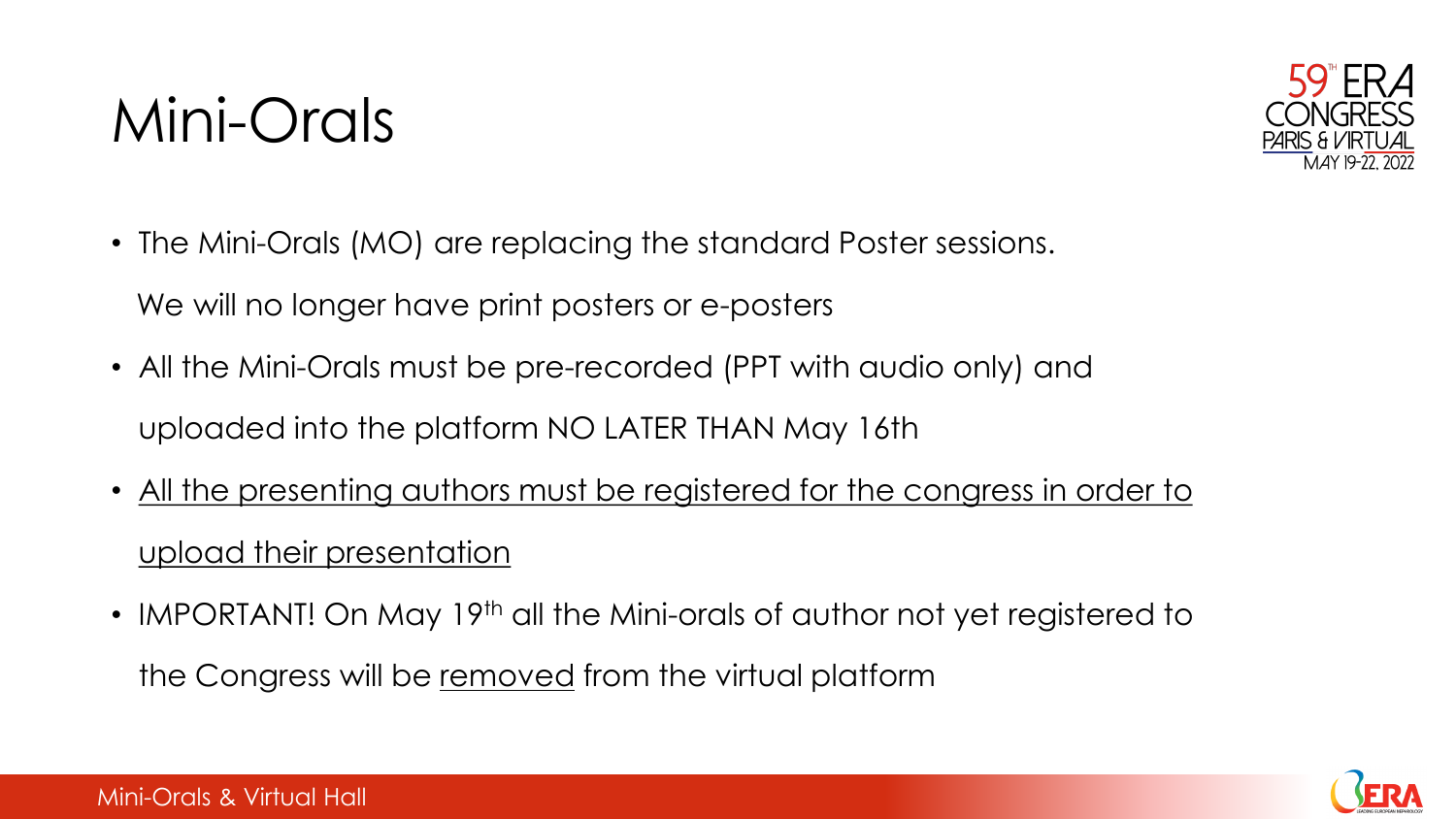# Mini-Oral Hall

- There will be a specific hall for the presentation of the Mini-Orals, the Mini-Orals Hall
- In this hall a number of screens will be available
- Form the screens the delegates can select the MOs and watch them
- All the Mini-Oral presentations will be available on the virtual Congress platform as well
- Authors do not need to remain next to the screens

Mini-Orals & Virtual Hall







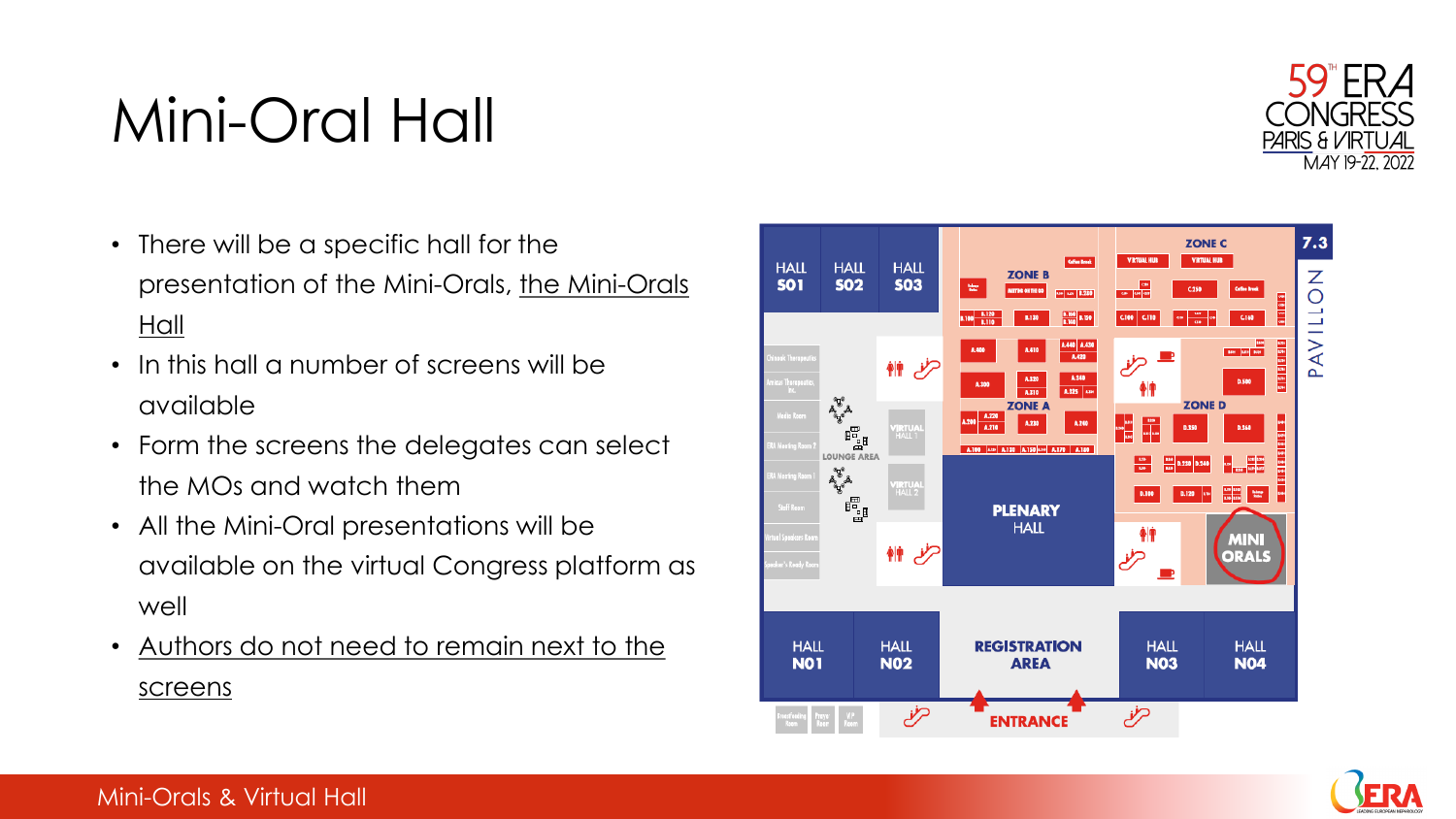# Moderated Mini-Orals (MMO)



- There will be two Moderated Mini-Oral sessions (Fri 20/05 and Sat 21/05 from 9:30 to 10:45)
- These sessions will be held in a corner of the Mini-Oral Hall
- These sessions will be exclusively done on site (no live broadcast nor webcast)
- Abstract presenting Authors can participate only on site (virtual speakers are not possible)
- Each author will have a 3 minute presentation followed by 1 minute of discussion (the maximum number of slides allowed is 6)
- Each author is requested to pre-record the presentation & up-load it into the system
- If authors are not able to participate on site in Paris, their pre-recorded PowerPoint presentation will be available as a webcast on the Congress platform after the on site session

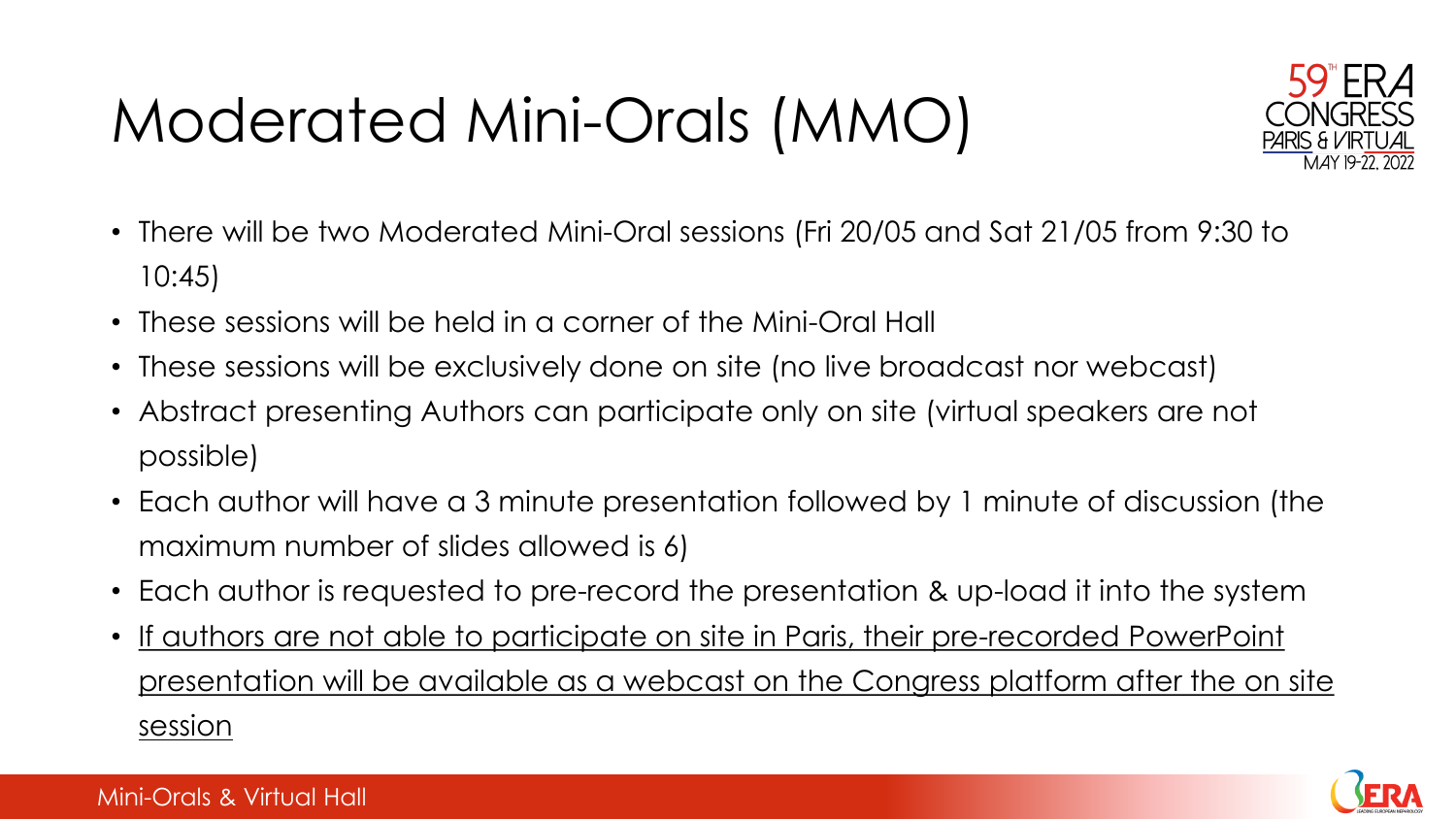### Quick–Fire 1,2,3  $(QF 1,2,3 = 1$  presenter, 2 slides, 3 minutes)



- There will be two Quick-Fire 1,2,3 sessions (Fri 20/05 and Sat 21/05 from 16:30 to 18:00)
- These sessions will be held in a corner of the Mini-Oral Hall
- These sessions will be exclusively on site (no live broadcast nor webcast)
- Abstract presenting Authors can participate only on site (virtual speakers are not possible)
- Each author will have 2 slides and 3 minutes of presentation no discussion
- Each author is requested to pre-recorded the presentation
- If authors are not able to participate on site in Paris, their pre-recorded PowerPoint presentation will be available as a webcast on the Congress platform after the on site session